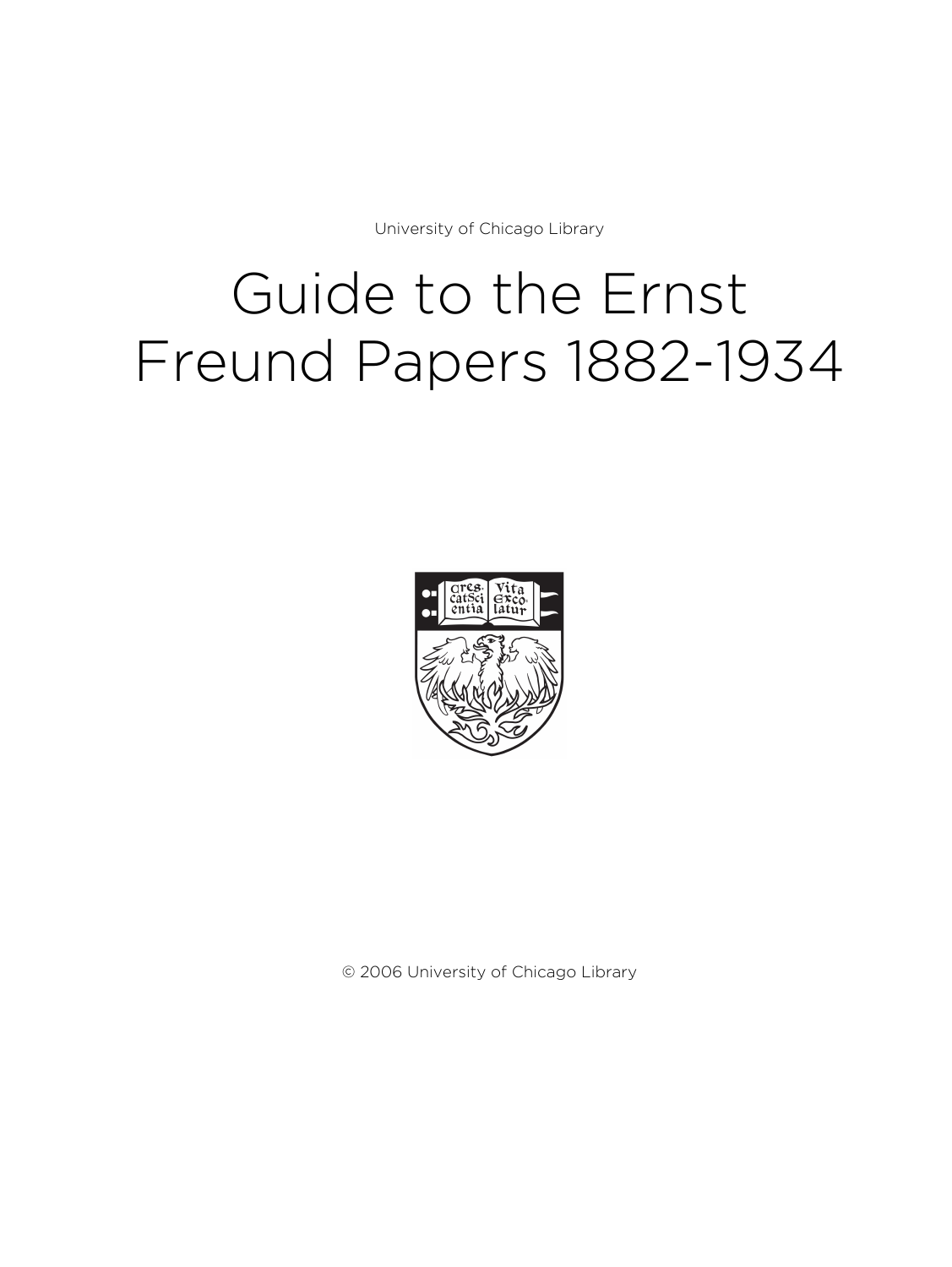# **Table of Contents**

| Acknowledgments                                 | 3  |
|-------------------------------------------------|----|
| <b>Descriptive Summary</b>                      | 3  |
| Information on Use                              | 3  |
| Access                                          | 3  |
| Citation                                        | 3  |
| <b>Biographical Note</b>                        | 3  |
| Scope Note                                      |    |
| <b>Related Resources</b>                        |    |
| Subject Headings                                |    |
| <b>INVENTORY</b>                                |    |
| Series I: Correspondence                        |    |
| Series II: Legal Subjects Files                 |    |
| Series III: University of Chicago               | 20 |
| Series IV: Offprints, Clippings and Memorabilia | 20 |
| Series V: Addenda                               | 21 |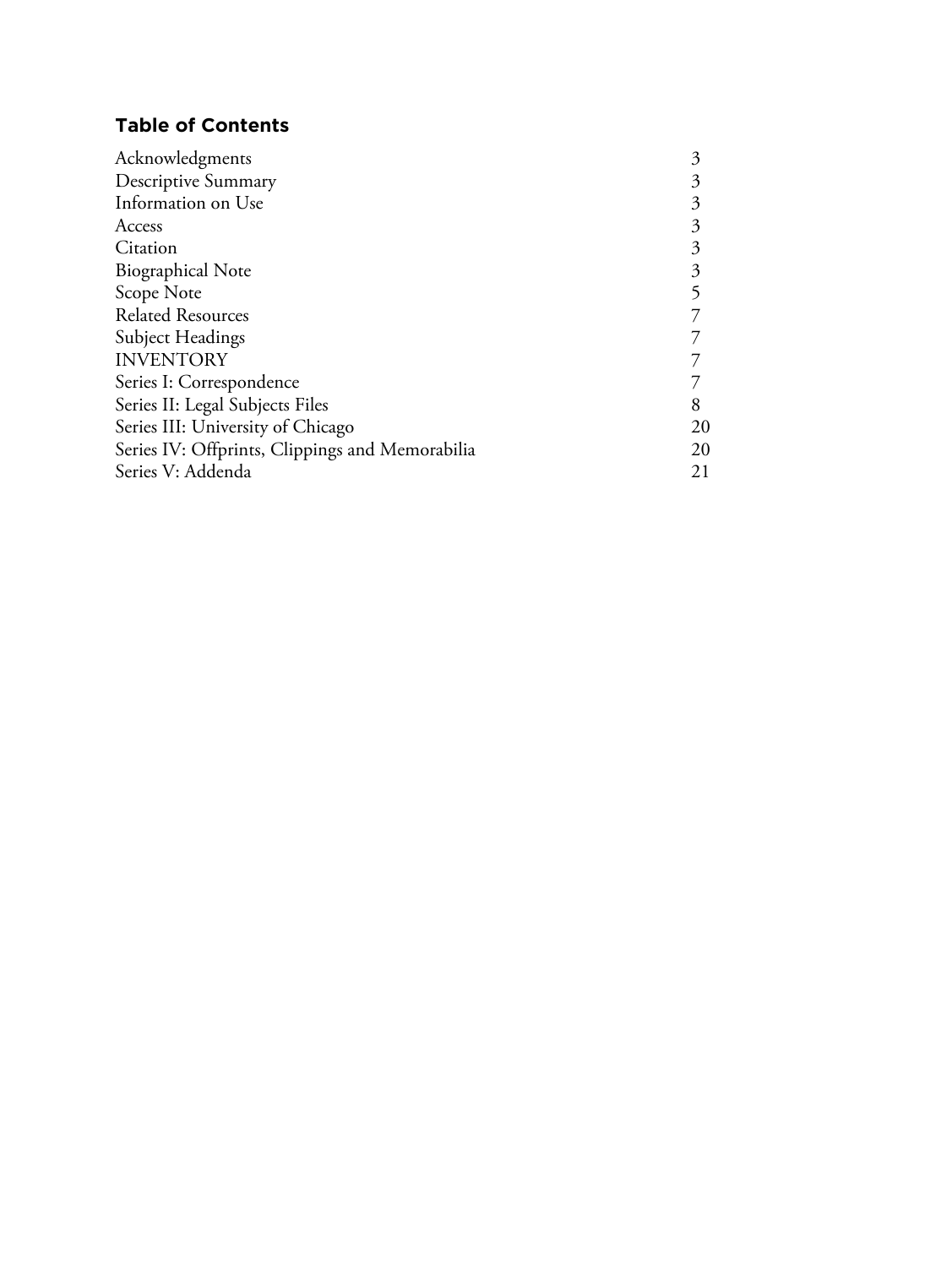## **Descriptive Summary**

| Identifier        | <b>ICU.SPCL.FREUND</b>                                                                                                                                                                                                                                                                                                                                                                                                                                                                                                                                                                                                                                                                                                                                                                  |
|-------------------|-----------------------------------------------------------------------------------------------------------------------------------------------------------------------------------------------------------------------------------------------------------------------------------------------------------------------------------------------------------------------------------------------------------------------------------------------------------------------------------------------------------------------------------------------------------------------------------------------------------------------------------------------------------------------------------------------------------------------------------------------------------------------------------------|
| <b>Title</b>      | Freund, Ernst. Papers                                                                                                                                                                                                                                                                                                                                                                                                                                                                                                                                                                                                                                                                                                                                                                   |
| Date              | 1882-1934                                                                                                                                                                                                                                                                                                                                                                                                                                                                                                                                                                                                                                                                                                                                                                               |
| <b>Size</b>       | 21 linear feet (42 boxes)                                                                                                                                                                                                                                                                                                                                                                                                                                                                                                                                                                                                                                                                                                                                                               |
| <b>Repository</b> | Special Collections Research Center, University of Chicago Library<br>1100 East 57th Street<br>Chicago, Illinois 60637 U.S.A.                                                                                                                                                                                                                                                                                                                                                                                                                                                                                                                                                                                                                                                           |
| <b>Abstract</b>   | Ernst Freund, lawyer, writer, advisor. The collection is heavily weighted<br>toward documentation for legal research, specifically those areas reflected<br>in Freund's teaching and publications. There is a small collection of<br>correspondence, which, while containing items illustrative of the variety of<br>Freund's interests, lacks in-depth treatment of any individual concern. The<br>section of University of Chicago material contains a fairly complete record<br>of student grades and reports, but Freund's criticisms and comments on<br>the development of the Law School curriculum are absent. The offprints,<br>clippings and memorabilia section holds items of more general interest which<br>are only occasionally linked to Freund's research and teaching. |

## **Acknowledgments**

## **Information on Use**

## **Access**

Access to student materials in Series III is restricted for eighty years from the date of creation.

## **Citation**

When quoting material from this collection, the preferred citation is: Freund, Ernst. Papers, [Box #, Folder #], Special Collections Research Center, University of Chicago Library

# **Biographical Note**

Ernst Freund, 1864-1932, was professor of law at the University of Chicago from 1902 to his death. Born in New York City during a brief visit by his German parents, Freund was raised in Dresden and Frankfurt-am-Main. He was educated at the Universities of Berlin and Heidelberg, receiving a Doctor of Law degree from the latter in 1884. Soon after, Freund immigrated to the United States where he practiced law in New York City. In 1892, he expanded his career by accepting a position as acting professor of administrative law at Columbia College. This position sparked an interest in teaching, which led Freund, in 1894, to abandon his law practice in order to accept a full-time appointment on the political science faculty at the University of Chicago as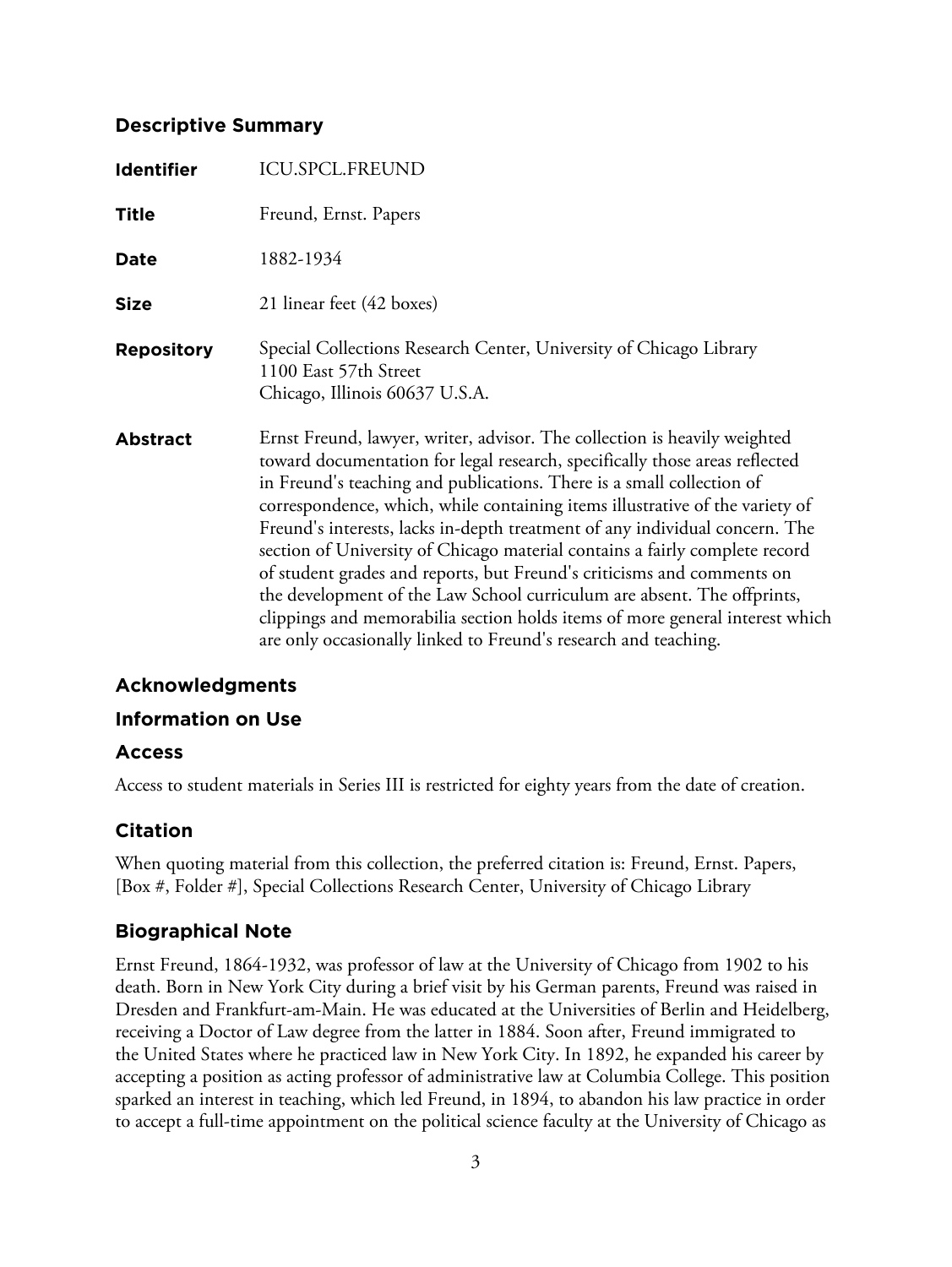instructor of Roman law and jurisprudence. During his early years at Chicago, Freund pursued a part-time graduate career at Columbia, which awarded him a Ph.D. in political science in 1897.

Ernst Freund played a significant role in the founding of the University of Chicago Law School. William Rainey Harper's original plan for legal education at Chicago was to integrate a researchoriented institute of jurisprudence into the graduate programs of the university proper. In spite of his interest in political science and jurisprudence, Freund urged Harper to develop instead a professional graduate law school whose standards would surpass those of Harvard and Columbia. It was Freund's argument that legal research was already being conducted in the Departments of History, Political Science, Sociology, and Political Economy. If the new Law School attracted a quality faculty interested in the teaching of law, a research relationship would naturally develop. Freund's idea of legal curriculum incorporated traditional methods with a new emphasis on the Law School's responsibility to the University and community at large. In addition to standard courses, Freund advocated the teaching of constitutional and international law, administrative law, and various courses under the rubric of jurisprudence, which were then being taught in other departments of the University. This curriculum broke with the Harvard plan that stressed more strictly legal subjects which was then accepted as the model for American legal education. In spite of this concept of legal education, Freund turned to Harvard for leadership in organizing the new Law School. He recommended that Harper recruit Harvard's Joseph H. Beale, one of the foremost legal scholars in the nation, on a two-year appointment to put the new school in order. Beale accepted Harper's offer only after making it clear that Freund's plan would have to be modified. The resulting curriculum is described by Frank Ellsworth in his Developments in American Legal Education at the Turn of the Twentieth Century (University of Chicago Ph.D. dissertation, 1976). Ellsworth writes:

By merging the traditional technical insight of Beale with the innovative ideals of Freund, a blend of the traditional and a farsighted curriculum occured and resulted in the first significant effort to liberalize the curriculum in legal education since Langdell's work at Harvard.

Freund joined the faculty of the new Law School as Professor in 1902. He continued in that position until 1929 when he was appointed the first holder of the John P. Wilson Professorship in Law, a position he held until his death in 1932.

Freund's career was composed of three basic parts: teacher, scholar, and advisor. In each of these areas, he integrated traditional legal scholarship, augmented by his experience in the German university, with a new emphasis on the interdisciplinary approach to legal education. Freund taught subjects which ranged from administrative law to social legislation and domestic relations. His scholarship rested on such significant contributions as The Police Power: Public Policy and Constitutional Rights (1904) and Standards of American Legislation (1917) for which he was awarded the James Barr Ames medal of the Harvard Law School. Along with these and other major works were numerous articles in the Social Science Review, Labor Legislation Review, and the Political Science Quarterly, which dealt with subjects that ranged from health insurance to illegitimacy. Freund played a major role as advisor to legislative agencies around the United States. He served as commissioner from Illinois to the National Conference of Commissioners on Uniform State Laws. He drafted the act creating the Illinois State Immigrant's Commission and served as president of the Immigrant's Protective League. His devotion to these and other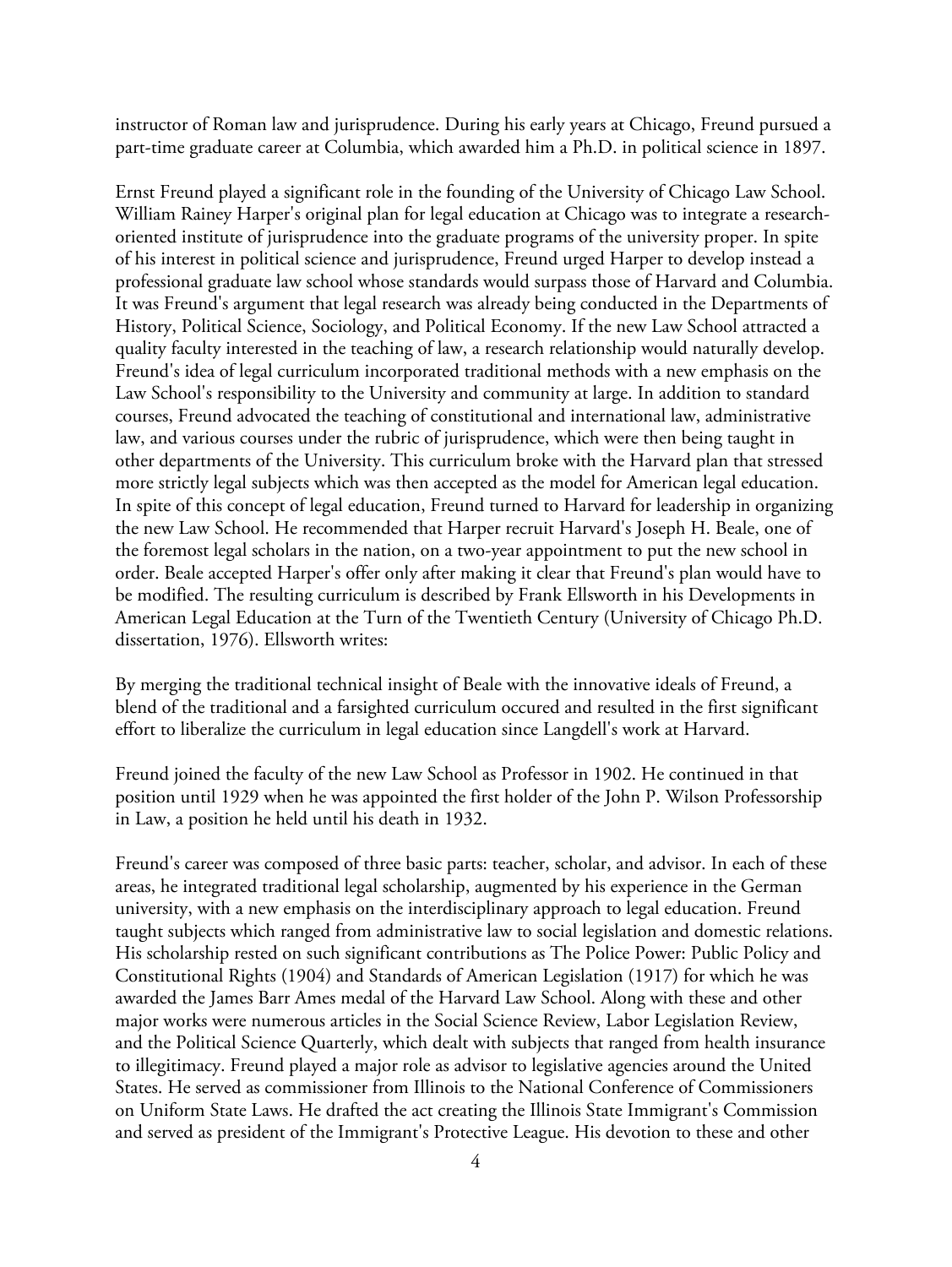social welfare activities led Jane Addams to eulogize him as one who, "never once failed to be sensitive to injustice and preventable suffering."

# **Scope Note**

The Papers of Ernst Freund are divided into five series: correspondence; legal subject files; University of Chicago material; writings by other authors; off-prints, clippings, and memorabilia; and an Addenda. The collection is heavily weighted toward documentation for legal research, specifically those areas reflected in Freund's teaching and publications. There is a small collection of correspondence, which, while containing items illustrative of the variety of Freund's interests, lacks in-depth treatment of any individual concern. The section of University of Chicago material contains a fairly complete record of student grades and reports, but Freund's criticisms and comments on the development of the Law School curriculum are absent. The offprints, clippings and memorabilia section holds items of more general interest which are only occasionally linked to Freund's research and teaching. The addenda primarily includes published materials by and about Freund.

Series 1: Correspondence, demonstrates the breadth of Freund's interests. The correspondence is made up primarily of letters from the last ten years of Freund's life, and lacks any items from his German and New York years. There is also very little material on the founding of the University of Chicago Law School (information on this period may be found in the President's Papers 1889-1925, Box 19, folders 5-6 and Box 34, folder 17). The major emphasis in the correspondence is on Freund's role as a counselor to various legal interest groups such as state and federal legislative agencies, departments of state and federal government, lobbies, and other lawyers in need of specific legal advice. There are no family letters, few letters from colleagues on the Law School faculty, and no material from publishers.

As a man who was at once both a legal scholar and an active member of several national social welfare organizations such as the Immigrant's Protective League, Freund was often requested to comment on the drafting of new legislation. Of particular interest are the exchanges with Grace Abbott at the Children's Bureau over plans for new child labor legislation. Agnus Nestor, President of the Women's Trade Union League of Chicago turned to Freund for advice for a planned constitutional amendment on women's rights in labor. Roger Baldwin of the ACLU, for which Freund was a national consultant, sought advice on various aspects of civil liberties. For his part, Freund received information on statute law which he was able to adapt and use in the classroom and publication. This aspect is illustrated in an exchange with the parliamentarian Asher C. Hinds over statute drafting procedures in the United States House of Representatives.

The correspondence has been arranged chronologically with undated and fragmentary letters following the main body of material (Box 2, folder 3). Below is a brief index of selected correspondents in the collection.

Series II: Legal Subject Files comprises the largest series of the Ernst Freund Papers. They contain notes, quotations, clippings, reports, and outlines, which Freund used in his lectures and research. Most of the items are short notes, written on 5'x8' slips of paper, which illuminate an aspect of the individual topic under research. The internal order of the files has been preserved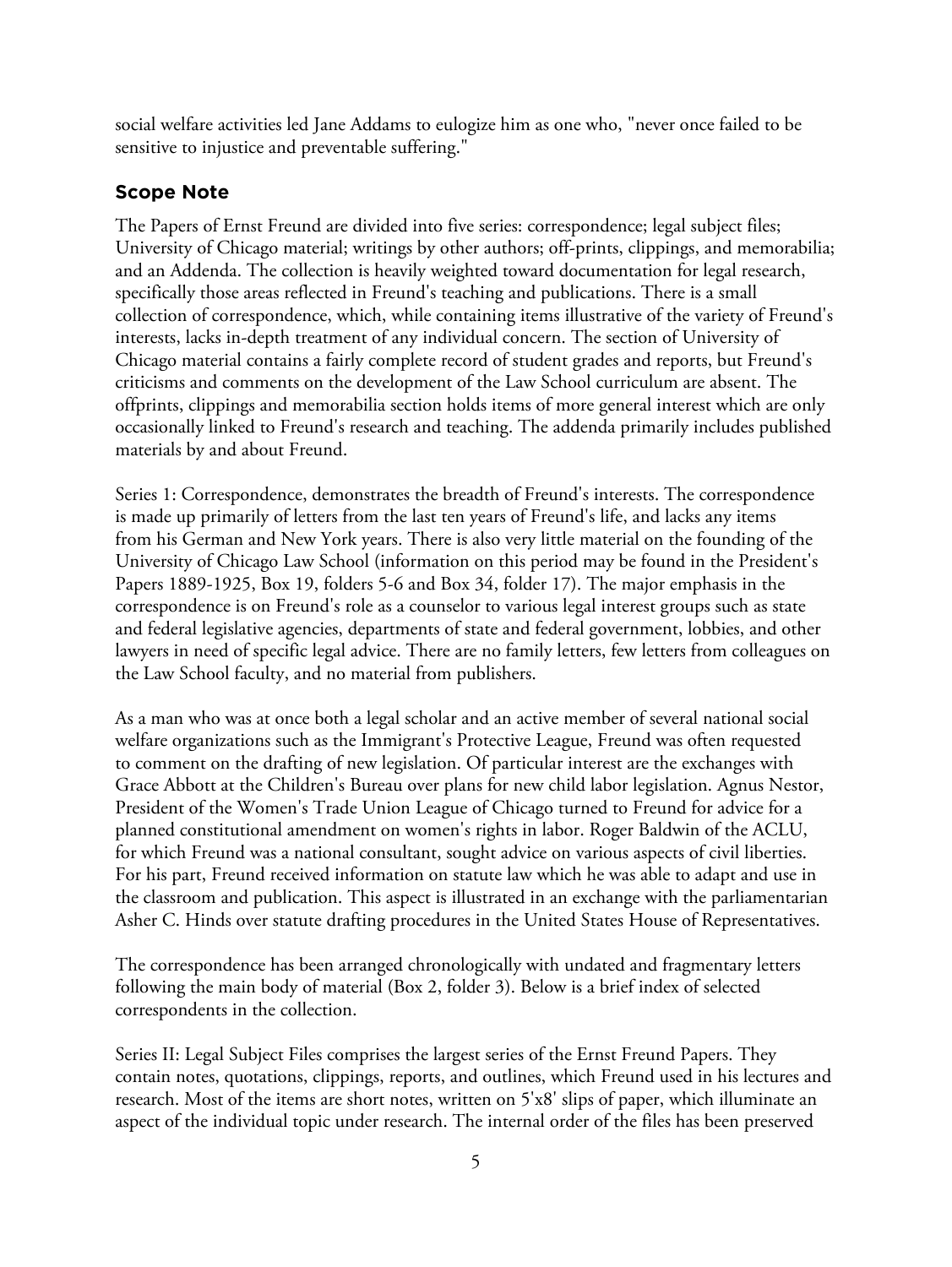in the order in which Freund had placed them though the subjects have been alphabetized for more ready access. It is often difficult to distinguish whether a set of notes was used in writing or teaching. Thus, the forty-three folders on Persons appear to relate to both the course on Persons that Freund taught in the Law School (see below), as well as to various publications on persons law. Of particular interest are the ten folders (Box 3, folders 2-11) on administrative law, a subject that Freund pioneered in American legal education. A full list of headings is given below.

The files are best regarded as a "reference" collection, which Freund added to as he discovered new items of interest or developed new insights. He was then able to turn to them as needed for source material in his teaching and writing. There are no files related to a specific publication or lecture. Instead, they cover a broad range of subjects from the forty-three folders on "Persons" mentioned above to single folders on such diverse subjects as "Jews in America" and "Prohibition." Any loose items have been identified and placed into established files or have been classified miscellaneous.

Below is a list of courses taught by Ernst Freund in the University of Chicago Law School from 1902 to 1932.

Administrative Law Conveyancing

Administrative Law and Offices Future Interests

Civil Law Doctrines Municipal Corporations

Comparative Law Persons

Constitutional Law Principles of Legislation

Property Statutes

Roman and Civil Law Title to Real Estate

Seminar in Comparative Law Wills and Administration

Seminar on Legislation Wills and Future Interests

Series III: University of Chicago contains material which illuminates Freund's role in the University community at large. In addition to the eight folders of student reports and grades (Box 39, folders 8-12, Box 40, folders 1-3), there are several folders relating to University administration. Freund was treasurer of the committee in charge of soliciting funds for the construction of Harper Memorial Library from 1906-1909. There are five folders (Box 40, folders 9-12, Box 41, folder 1) which contain subscription forms, correspondence, cancelled checks, and account books relating to this project. Folder 9 of Box 40 holds an interesting letter of George Herbert Mead concerning his financial difficulties in meeting his commitment to the building fund. Freund acted as a legal consultant within the University community. An example of this is found in an exchange with the University Library (Box 40, folder 8)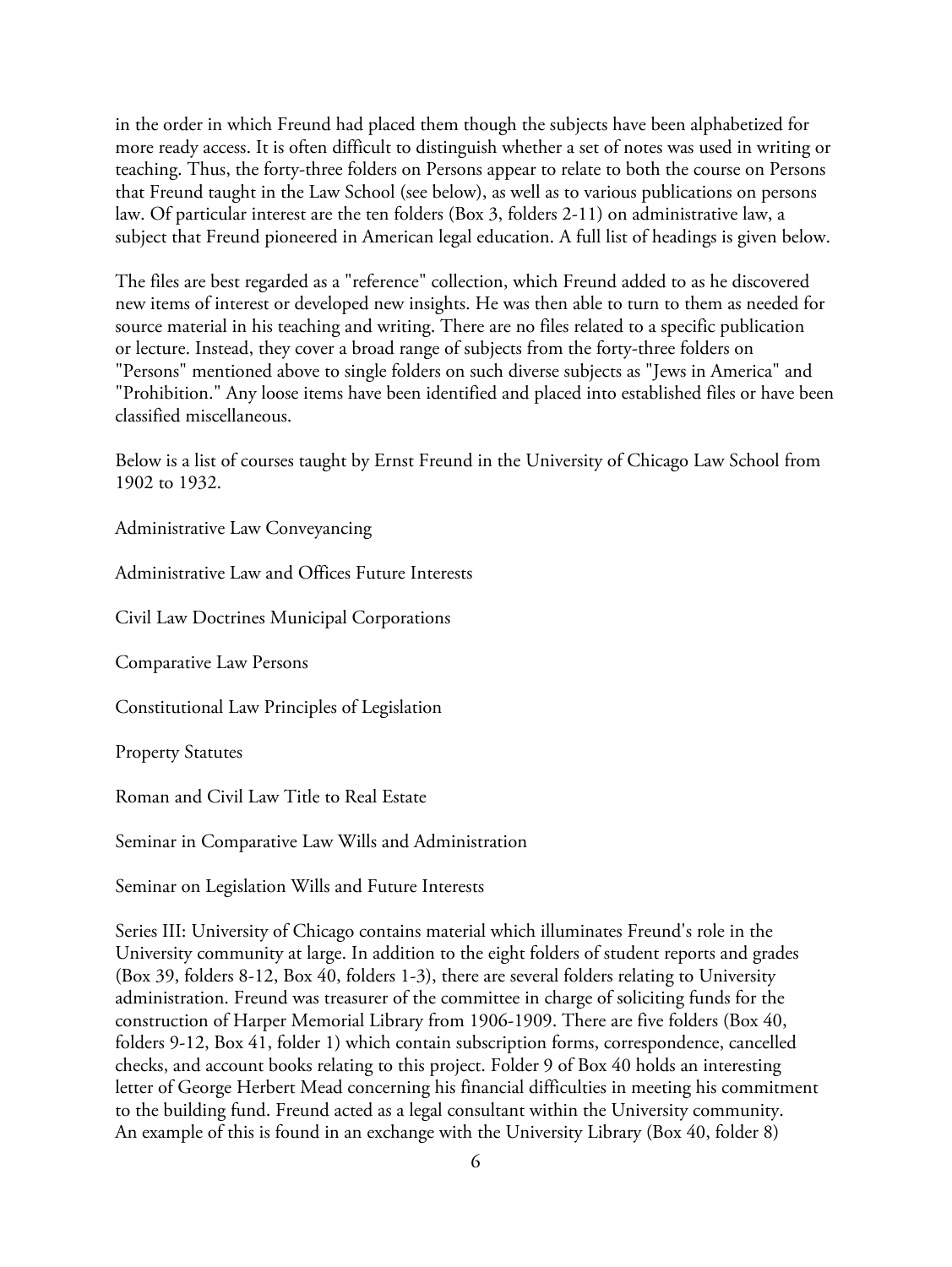where he was asked to comment on federal legislation restricting the importation of foreign publications for American libraries. Freund was a member of the Social Science Research Council, and this section of papers contains a series of proposals submitted to the Council regarding interdepartmental cooperation in the Social Sciences.

Series IV: Writings by Ernst Freund; Offprints, Clippings, and Memorabilia

This section of the Papers of Ernst Freund is small and holds items of more general interest. The earliest manuscript in the collection is an 1882 notebook from a lecture course in Criminal Law taken by Freund while a student at Heidelberg University (Box 41, folder 2). The section of offprints (Box 41, folders 4-6) contains several publications of legal interest. The remaining clippings and memorabilia cover a variety of areas, reflecting Freund's interest and involvement in non-legal subjects.

Series V: Addenda

The materials that make up this series were added to the collection in 1996. They include photocopies of articles and reviews by Freund, as well as notes by Oscar Kraines, and biographical and memorial material about Freund.

# **Related Resources**

The following related resources are located in the Department of Special Collections:

http://www.lib.uchicago.edu/e/spcl/select.html

# **Subject Headings**

- Abbott, Grace, 1878-1939
- Freund, Ernst, 1864-1932
- Nestor, Agnes
- Social Science Research Council (U.S.)
- University of Chicago -- Administration
- University of Chicago. Library
- Law -- Study and teaching

# **INVENTORY**

## **Series I: Correspondence**

```
Box 1
Folder 1
  1899-1908.
Box 1
Folder 2
  1909-1912.
Box 1
Folder 3
```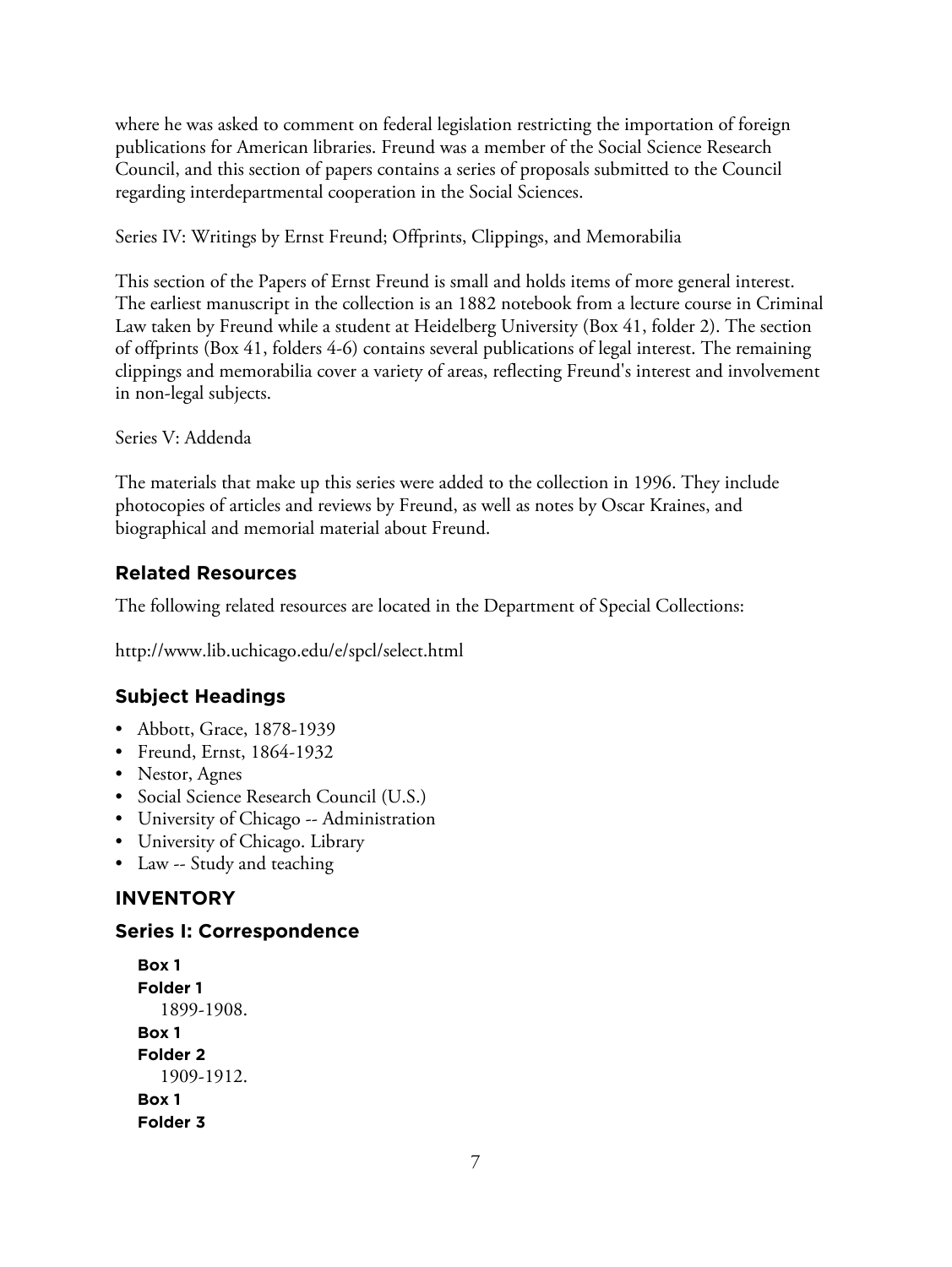1913-1915. **Box 1 Folder 4** 1916-1917. **Box 1 Folder 5** 1918. **Box 1 Folder 6** 1919-1922. **Box 1 Folder 7** 1923-1924. **Box 1 Folder 8** 1925. **Box 1 Folder 9** 1926-1927. **Box 1 Folder 10** 1928. **Box 1 Folder 11** 1929. **Box 1 Folder 12** 1930. **Box 2 Folder 1** 1931. **Box 2 Folder 2** 1932. **Box 2 Folder 3** Undated and fragments.

# **Series II: Legal Subjects Files**

**Box 3 Folder 1** Abatement of nuisances. **Box 3 Folder 2-II** Administrative practices, policies, procedures, powers and provisions. **Box 3**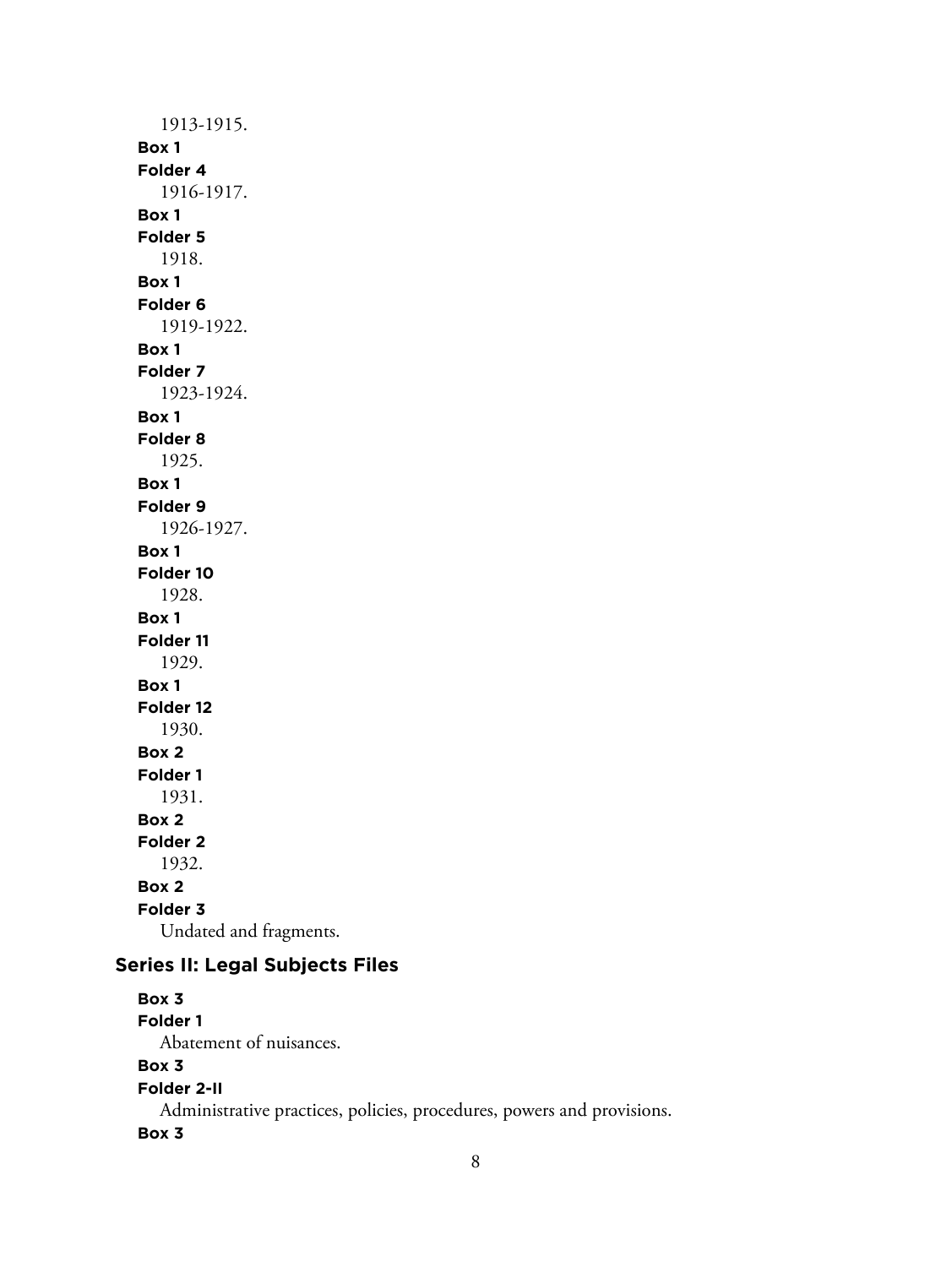#### **Folder 12**

Adverse presumption in law enforcement.

## **Box 3**

## **Folder 13**

Adverse publicity and immunity.

### **Box 4**

#### **Folder 1**

Aid relief.

## **Box 4**

## **Folder 2-7**

Aliens and naturalization laws.

## **Box 4**

#### **Folder 8**

American constitutional problems.

#### **Box 4**

## **Folder 9**

Banking.

#### **Box 4**

#### **Folder 10**

Board departmental organization.

## **Box 4**

## **Folder 11**

Censorship/ non-discretionary administrative determinations.

## **Box 4**

## **Folder 12-13**

Civil law.

# **Box 5**

## **Folder 1-5**

Civil law.

# **Box 5**

**Folder 6**

Classification of officers.

## **Box 5**

## **Folder 7**

Coal priorities.

## **Box 5**

#### **Folder 8**

Commonwealth fund.

#### **Box 5**

#### **Folder 9-13**

Comparative law.

#### **Box 6**

# **Folder 1-11**

Comparative law.

#### **Box 6**

**Folder 12**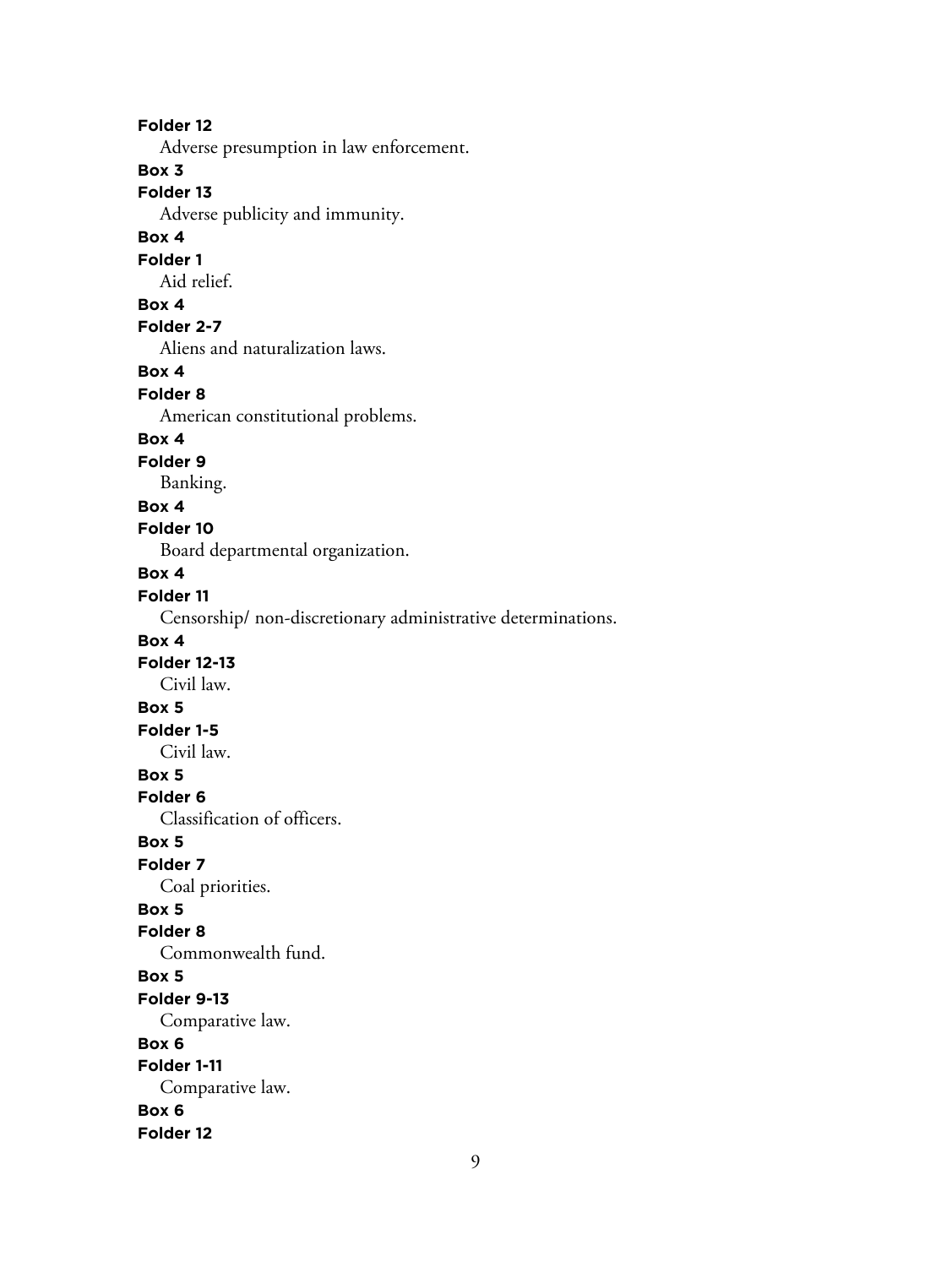Comparative procedure. **Box 7 Folder 1-4** Compensation. **Box 7 Folder 5** Conservation legislation. **Box 7 Folder 6** Constitutional aspects of title registration. **Box 7 Folder 7-8** Constitutions. **Box 7 Folder 9** Contempt. **Box 7 Folder 10** Cooperation of authorities. **Box 7 Folder 11-14** Corporation legislation. **Box 8 Folder 1** Correlation of degrees. **Box 8 Folder 2-3** Crime. **Box 8 Folder 4-7** Criminal law. **Box 8 Folder 8-9** Criminal legislation. **Box 8 Folder 10-13** Criminal prosecution. **Box 8 Folder 14** Day of Rest laws. **Box 9 Folder 1** Definiteness of terms: common bylaws. **Box 9 Folder 2** Deportation legislation.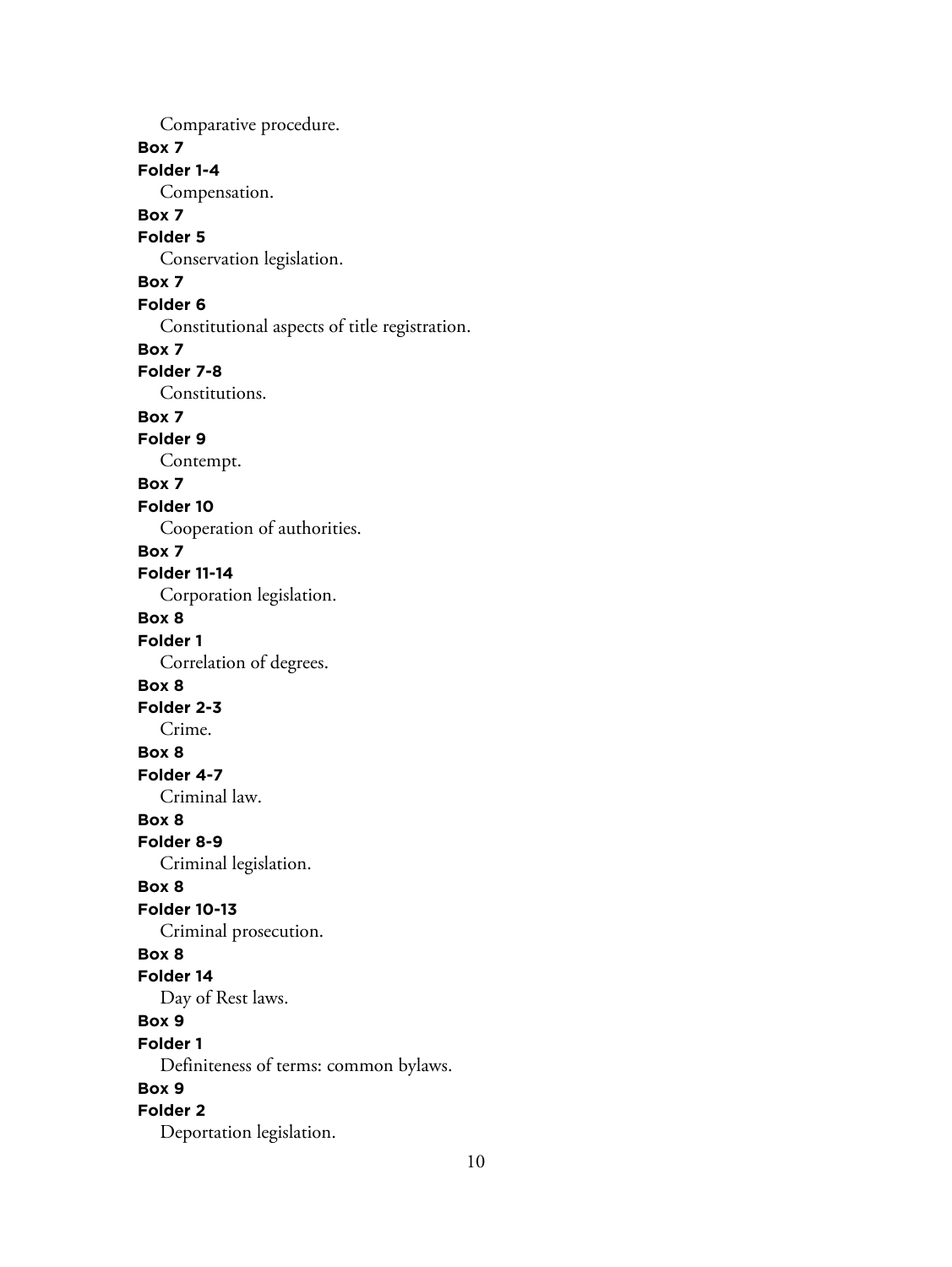**Box 9 Folder 3** Directory powers. **Box 9 Folder 4** Discrimination. **Box 9 Folder 5** Divorce. **Box 9 Folder 6-8** Domestic relations. **Box 9 Folder 9-10** Economic legislation. **Box 9 Folder 11-13** Elementary law. **Box 10 Folder 1-12** Elementary law. **Box 11 Folder 1-5** Elements of law. **Box 11 Folder 6** English legal history. **Box 11 Folder 7** English railways act, 1921. **Box 11 Folder 8** English statutes, 1910-1920. **Box 11 Folder 9-10** Expediency considerations. **Box 11 Folder 11-12** Federal legislation. **Box 12 Folder 1-2** Federal legislation. **Box 12 Folder 3** Forms of property. **Box 12**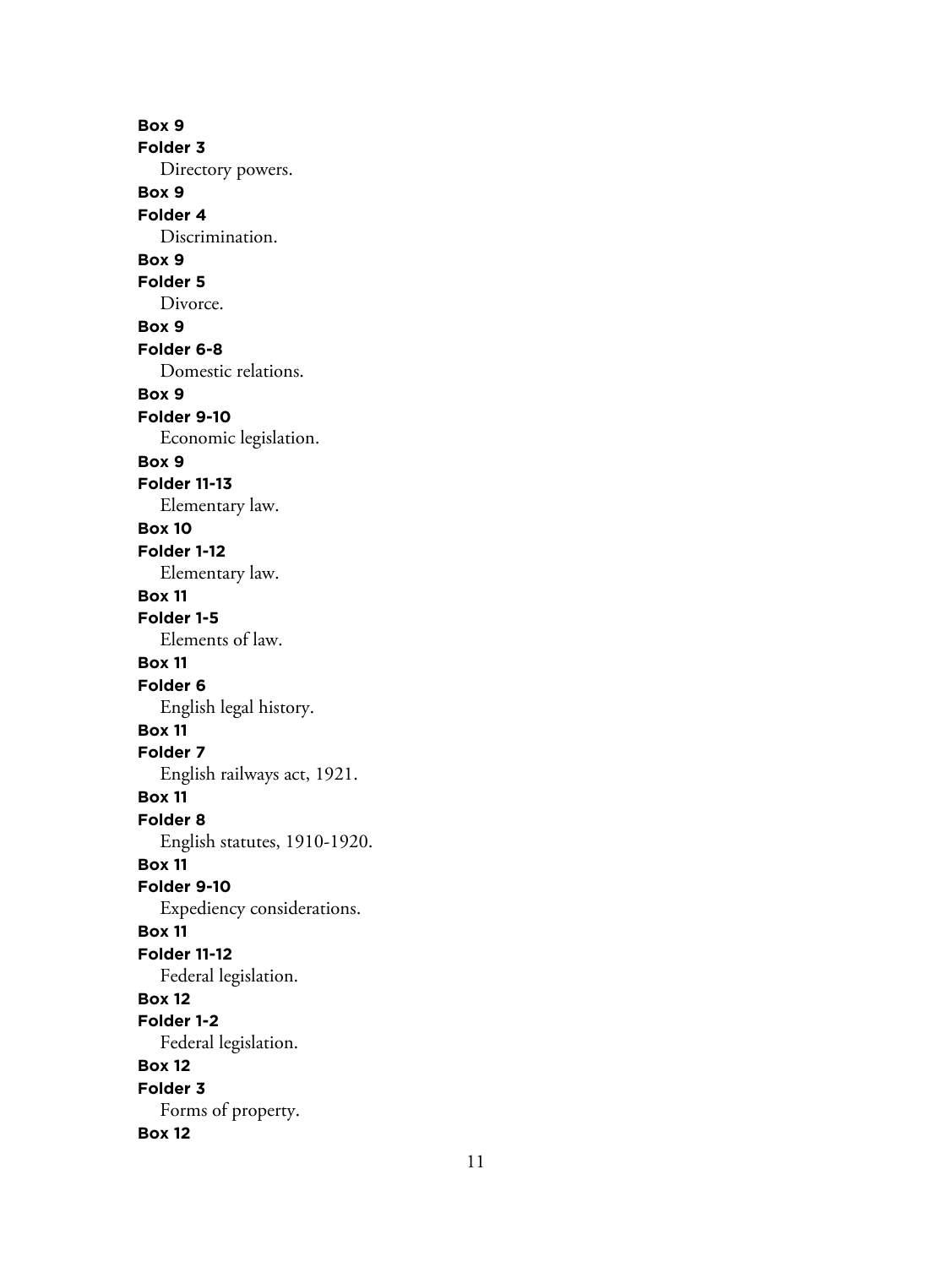**Folder 4** French private law. **Box 12 Folder 5** French Senate, 1906. **Box 12 Folder 6-12** Future interests. **Box 13 Folder 1-11** Future interests. **Box 14 Folder 1-8** Future interests. **Box 14 Folder 9** German law enforcement. **Box 14 Folder 10-11** German legislation. **Box 14 Folder 12** Health insurance. **Box 14 Folder 13** Historical information on Yale and Dartmouth. **Box 15 Folder 1-2** House of Lords, 1911. **Box 15 Folder 3** Housing and the police power. **Box 15 Folder 4** Immigration. **Box 15 Folder 5** Immorality. **Box 15 Folder 6-7** Imperial international law. **Box 15 Folder 8** Imperial organization. **Box 15 Folder 9-10**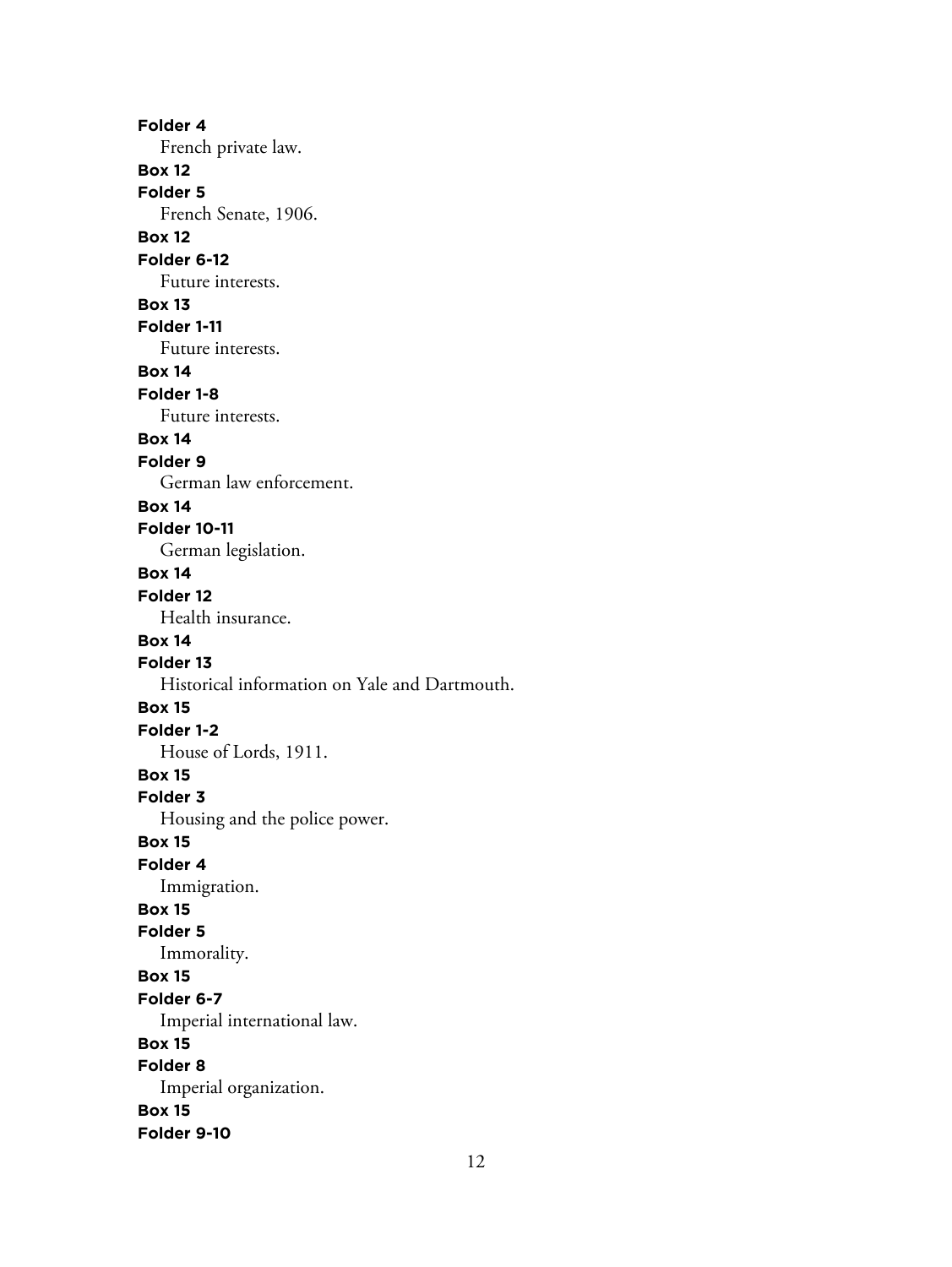Indefinite legal terminology. **Box 15 Folder 11** Industrial relations law. **Box 15 Folder 12-13** International law. **Box 16 Folder 1-2** Interpretation Act. **Box 16 Folder 3** Jews in America. **Box 16 Folder 4** Labor. **Box 16 Folder 5-6** Labor legislation in Illinois. **Box 16 Folder 7-9** Land transfer. **Box 16 Folder 10** Law and political science. **Box 16 Folder 11-13** Law enforcement. **Box 17 Folder 1-7** Law enforcement. **Box 17 Folder 8** Law practice. **Box 17 Folder 9-12** Legislation and statutes. **Box 18 Folder 1-3** Legislation and statutes. **Box 18 Folder 4** Legislation, 1930. **Box 18 Folder 5** Legislation, 1932.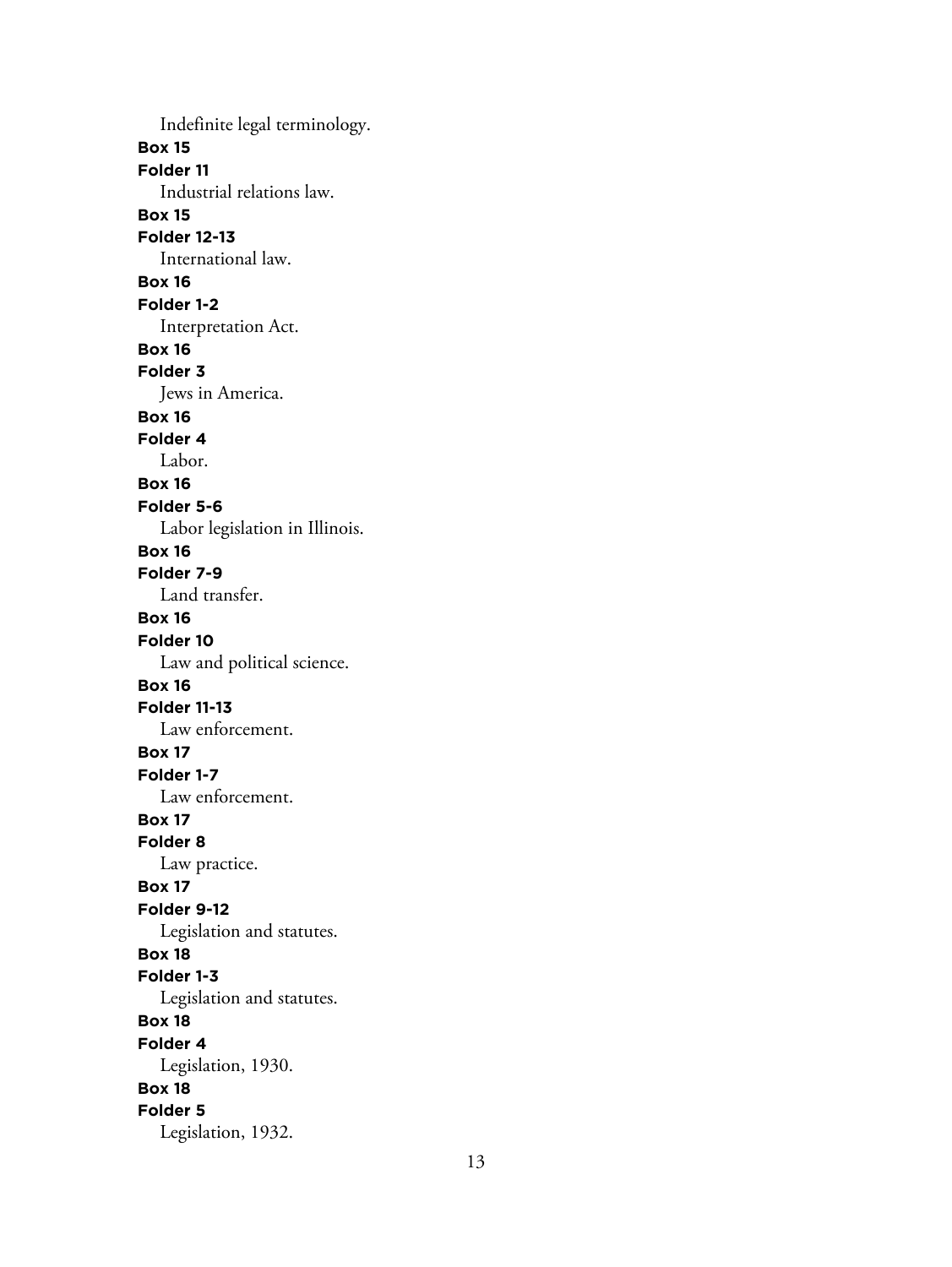**Box 18 Folder 6** Legislation: new standards. **Box 18 Folder 7-10** Legislative data. **Box 18 Folder 11-12** Liability. **Box 19 Folder 1-2** License revocation. **Box 19 Folder 3-6** Limitations as legislative problems. **Box 19 Folder 7** Literature -- various. **Box 19 Folder 9-12** Mechanics lien. **Box 20 Folder 1** Medical practice legislation. **Box 20 Folder 2** Miner's eight-hour law. **Box 20 Folder 3** Mining laws. **Box 20 Folder 4-5** Morals. **Box 20 Folder 6-13** Municipal corporations. **Box 21 Folder 1-2** National, state, local relations. **Box 21 Folder 3** New York Public Services Commission. **Box 21 Folder 4** New York Tenement House Law. **Box 21**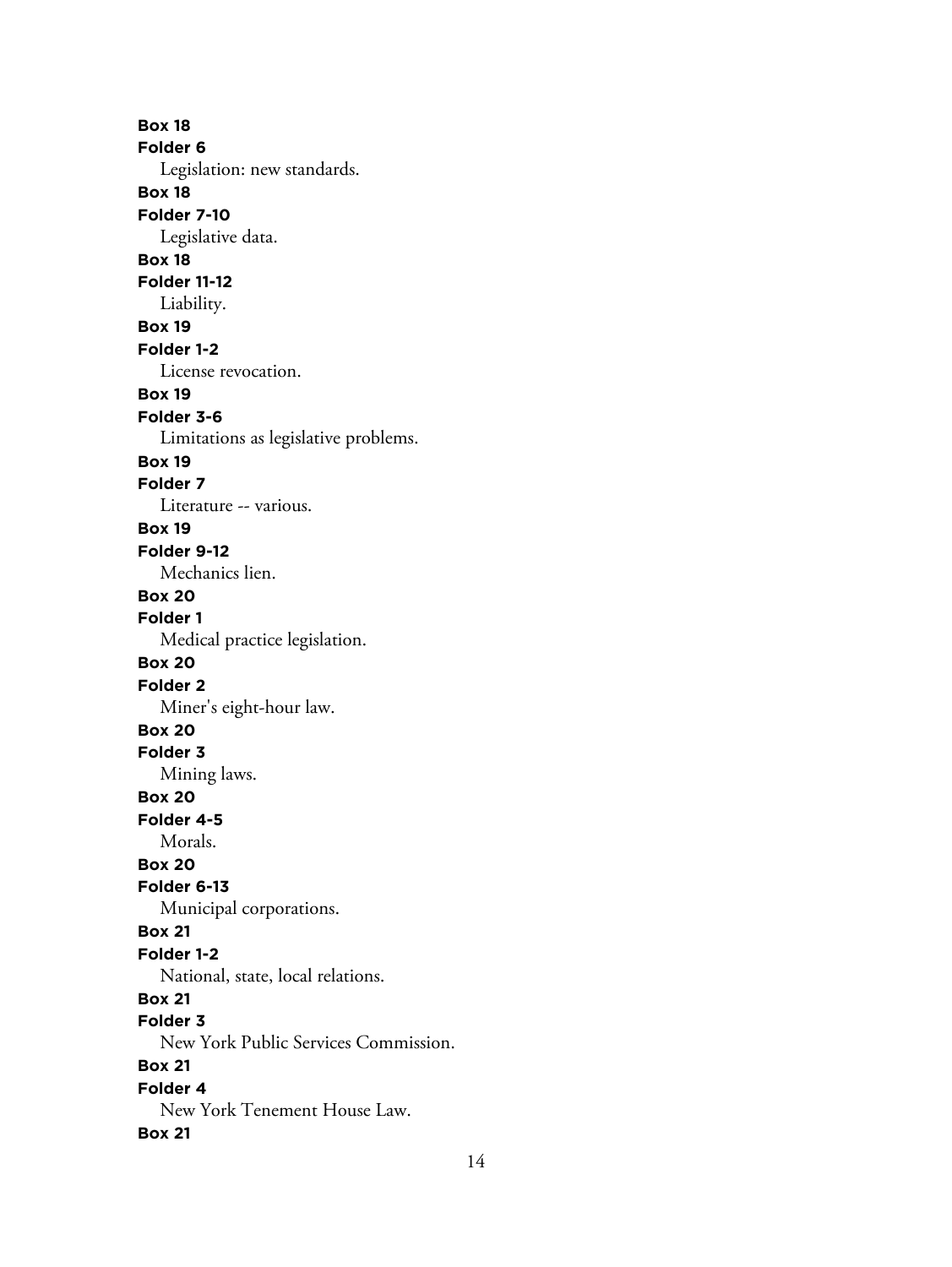**Folder 5** Official services regulation. **Box 21 Folder 6-7** Officialism. **Box 21 Folder 8** Organizations. **Box 21 Folder 9** Passport regulations. **Box 21 Folder 10** Patents and copyrights. **Box 21 Folder 11-14** Peace. **Box 22 Folder 1-7** Peace terms. **Box 22 Folder 8-10** Penalties. **Box 22 Folder 11** Perjury. **Box 22 Folder 12** Personal property (inheritance and dissent). **Box 23 Folder 1** Person -- child law. **Box 23 Folder 2** Person -- child law. Child welfare legislation. **Box 23 Folder 3-7** Person -- child law. Divorce separation. **Box 23 Folder 8** Person -- child law. Family support. **Box 23 Folder 9** Person -- child law. Guardians. **Box 23 Folder 10-13**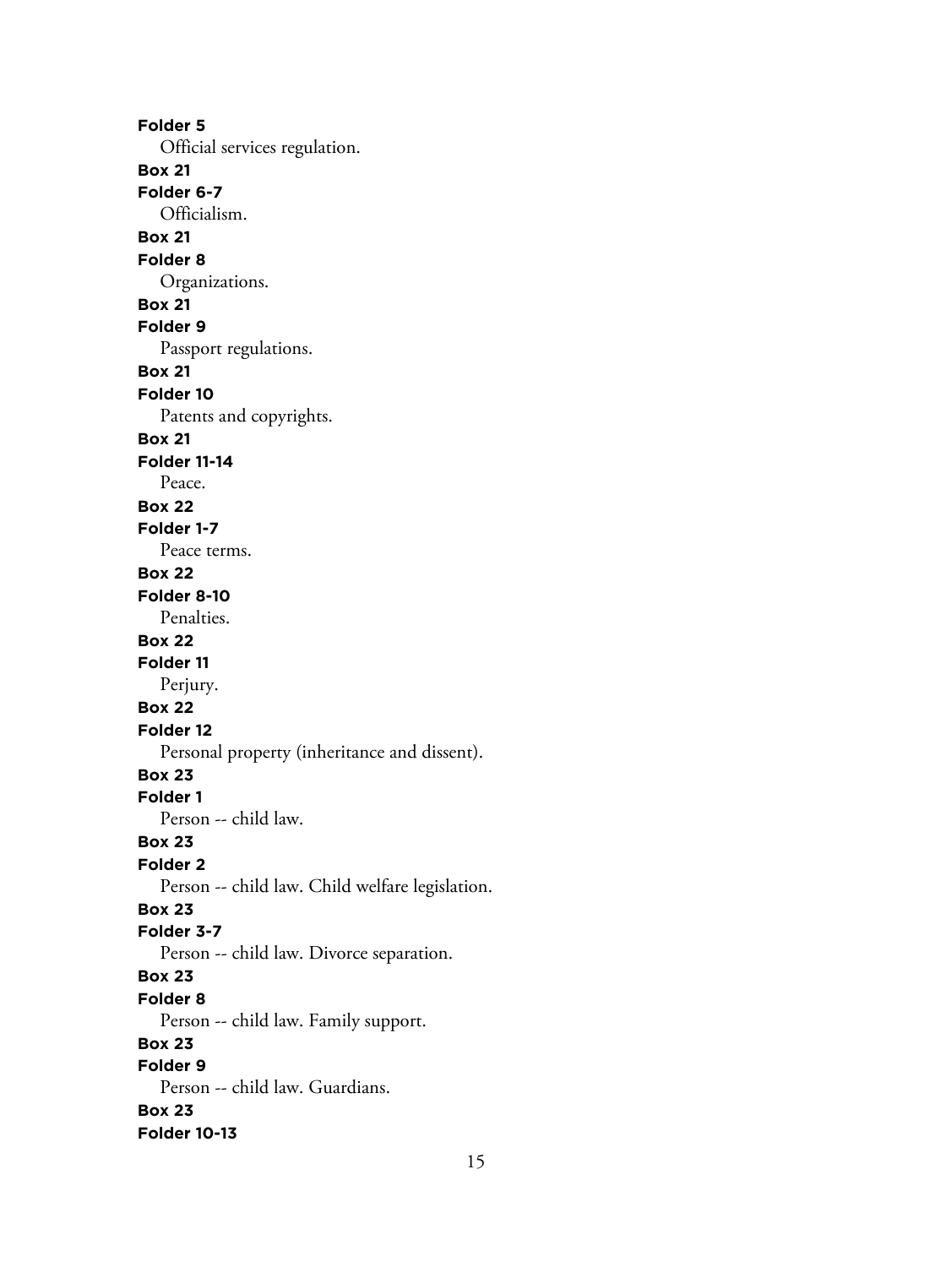Person -- child law. Husband and wife. **Box 24 Folder 1-6** Persons, Husband and wife. **Box 24 Folder 7-11** Persons, Infants. **Box 24 Folder 12-13** Persons, Marriage and divorce. **Box 25 Folder 1-11** Persons, Marriage and divorce. **Box 25 Folder 12-14** Persons, Married women. **Box 26 Folder 1-2** Persons, Parent and child. **Box 26 Folder 3** Persons, Records. **Box 26 Folder 4-6** Philanthropy: legal aspects. **Box 26 Folder 7** Phraseology of provisions. **Box 26 Folder 8-9** Police power. **Box 26 Folder 10-11** Political agitations. **Box 27 Folder 1** Political language. **Box 27 Folder 2** Political science in politics. **Box 27 Folder 3** Power provisions. **Box 27 Folder 4** Prerogative powers.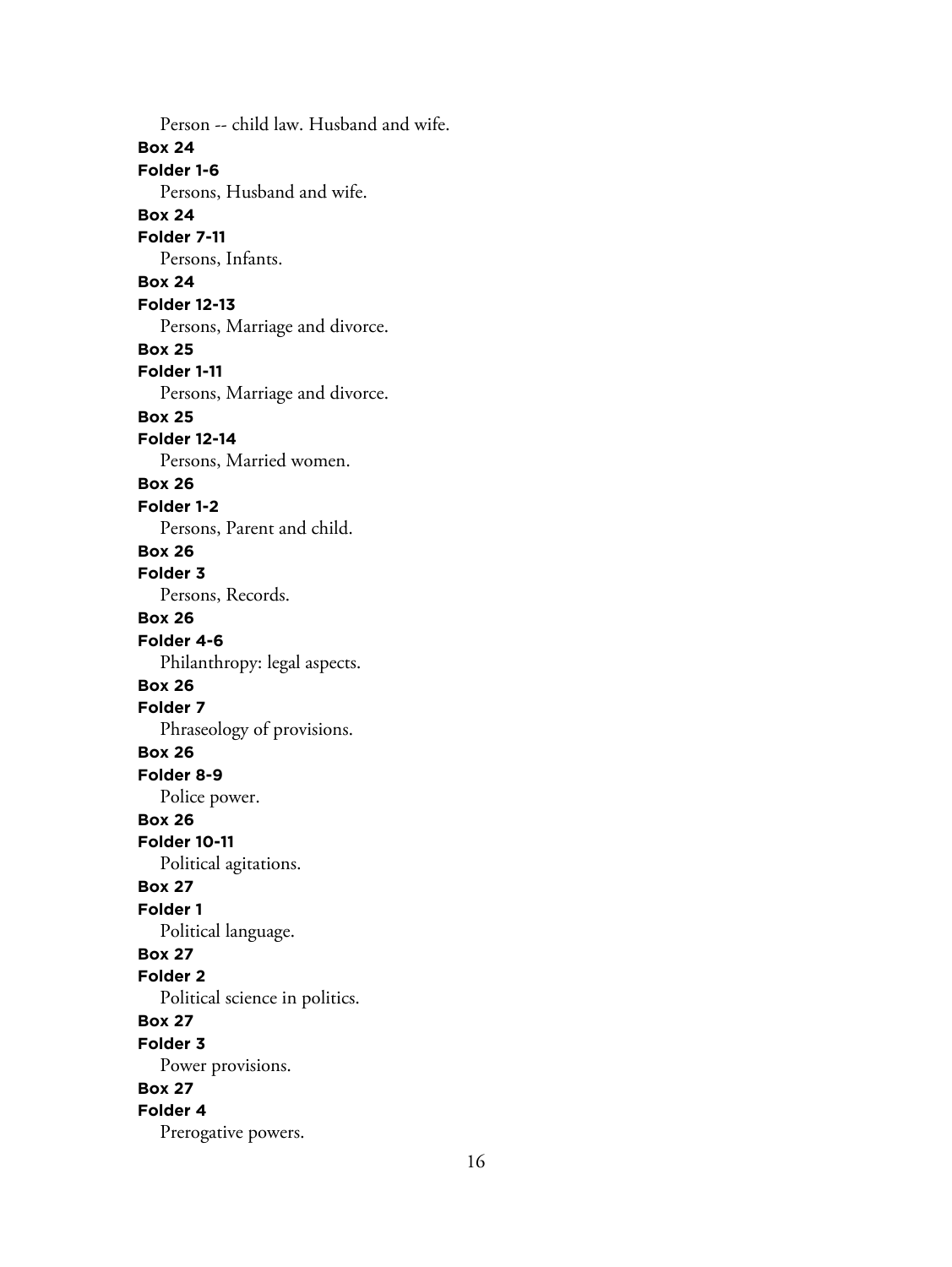**Box 27 Folder 5** Presumption of guilt. **Box 27 Folder 6-9** Principles as standards of legislation. **Box 27 Folder 10** Private rights under the federal constitution. **Box 27 Folder 11** Private rights: state legislatures. **Box 27 Folder 12** Prohibition. **Box 27 Folder 13-14** Public contracts and radio contracts. **Box 28 Folder 1-2** Public contracts and radio contracts. **Box 28 Folder 3** Public immunities. **Box 28 Folder 4** Public law. **Box 28 Folder 5** Public law cases for the American Political Science Review. **Box 28 Folder 6** Public policy. **Box 28 Folder 7-9** Public policy in commercial law. **Box 28 Folder 10** Public service commission. **Box 28 Folder 11-14** Publicity provisions. **Box 29 Folder 1** Qualitative qualification. **Box 29**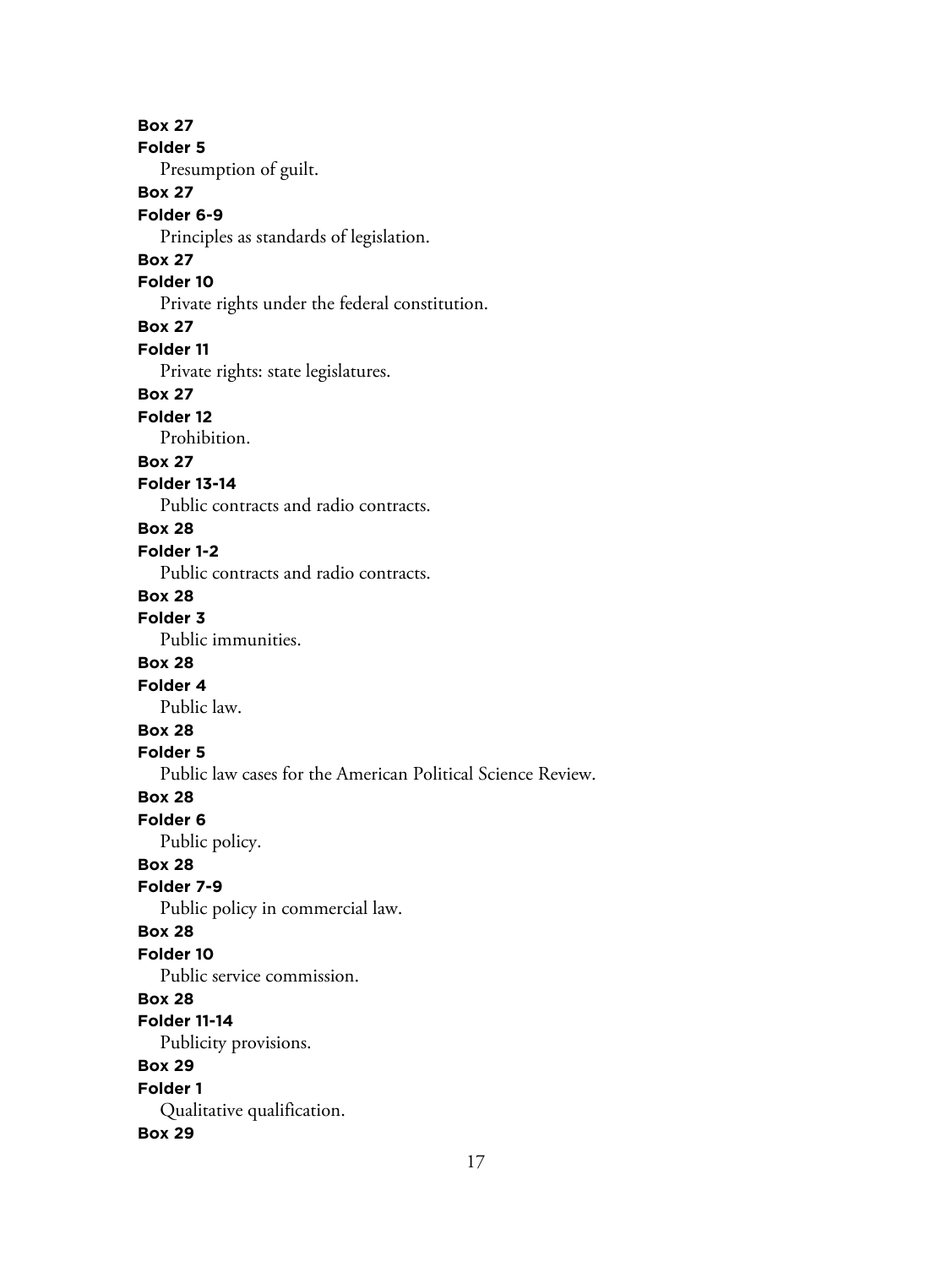**Folder 2** Railroads: oaths and naturalization. **Box 29 Folder 3** Railway legislation. **Box 29 Folder 4** Reparations. **Box 29 Folder 5-10** Rights in land. **Box 29 Folder 11** Rule making. **Box 29 Folder 12-14** Rule-making powers. **Box 30 Folder 1** School curriculum. **Box 30 Folder 2** Scotch public health insurance. **Box 30 Folder 3-4** Search and seizure. **Box 30 Folder 5-6** Service powers: army. **Box 30 Folder 7** Sharing. **Box 30 Folder 8-10** Sherman Act. **Box 30 Folder 11** Social Science Club, 1910, 1913. **Box 30 Folder 12-13** Statute law. **Box 31 Folder 1-8** Statute law. **Box 31 Folder 9-14**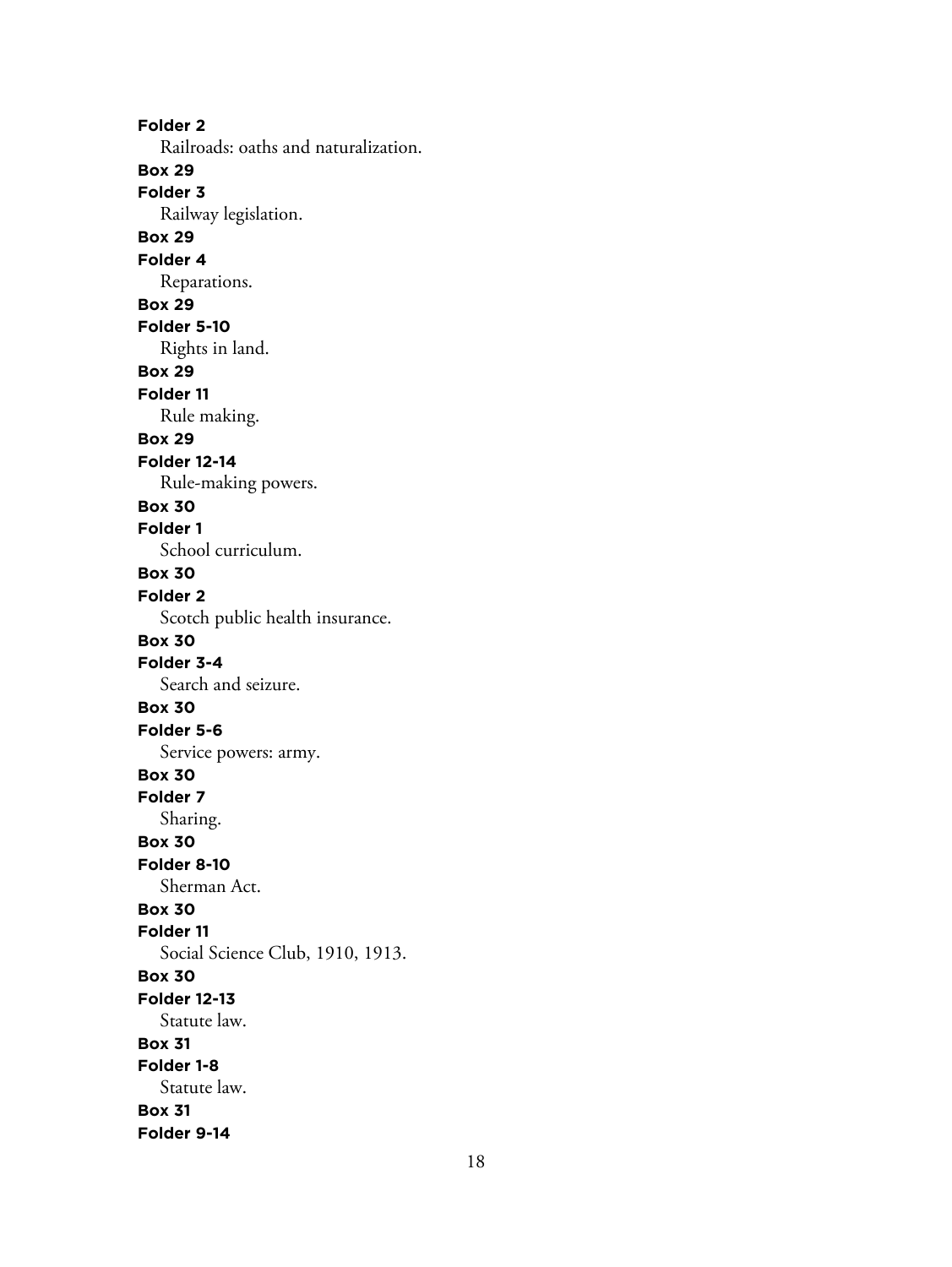Taxation. **Box 32 Folder 1** Temporary laws and amendments. **Box 32 Folder 2-11** Titles. **Box 33 Folder 1-6** Titles. **Box 33 Folder 7-10** Transfer of land. **Box 34 Folder 1-12** Treaties. **Box 35 Folder 1** Valuation. **Box 35 Folder 2-3** Wage laws. **Box 35 Folder 4** Water Works Corporation. **Box 35 Folder 5-12** Wills. **Box 36 Folder 1-14** Wills. **Box 37 Folder 1** Women's rights. **Box 37 Folder 2-7** Workman's compensation. **Box 37 Folder 8-9** Written constitutions. **Box 37 Folder 10** Zoning. **Box 37 Folder 11-13** Miscellaneous.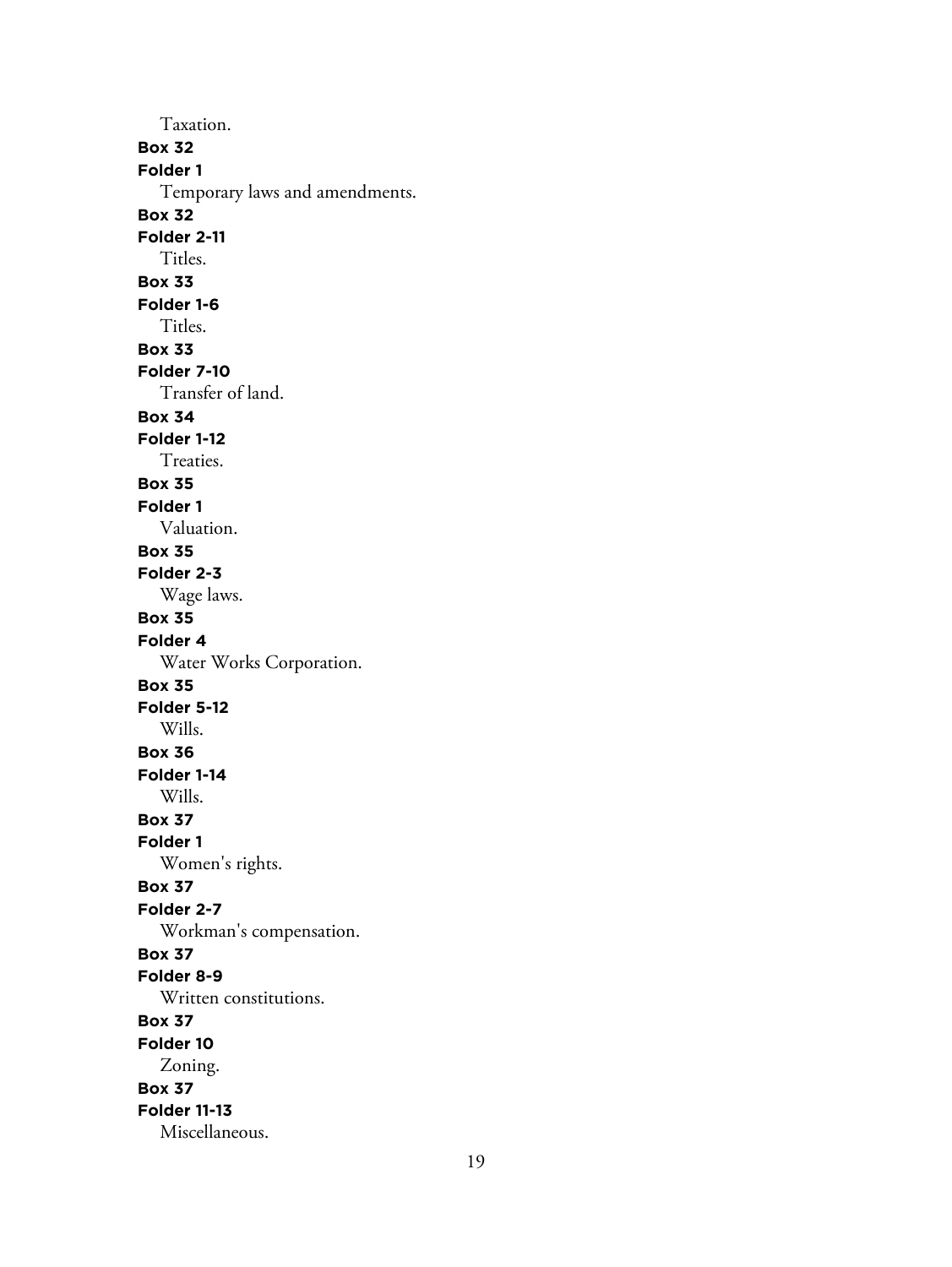#### **Box 38**

**Folder 1-9**

Miscellaneous.

## **Box 39**

#### **Folder 1-6**

Miscellaneous.

# **Box 39**

**Folder 7**

Fragments.

## **Series III: University of Chicago**

## **Box 39**

**Folder 8-13**

Student assignments, reports, and grades RESTRICTED

## **Box 40**

**Folder 1-3**

Student assignments, reports, and grades RESTRICTED

## **Box 40**

## **Folder 4-7**

Projects submitted to the Social Science Research Council at the University of Chicago.

## **Box 40**

## **Folder 8**

Reports regarding federal legislation on importation of foreign publications into American libraries.

## **Box 40**

#### **Folder 9-12**

Harper Memorial Library Building Fund Subscriptions.

## **Box 41**

## **Folder 1**

Harper Memorial Library Building Fund Subscriptions. Writings by Ernst Freund

## **Box 41**

## **Folder 2**

Student notes from Heidelburg University, 1882. Introduction to Criminal Law.

## **Box 41**

## **Folder 3**

"Traffic Courts and Violations Bureaus," "Constitutional and Legal Aspects of Health Insurance," and "The Problem of Intelligent Legislation," by Ernst Freund.

# **Series IV: Offprints, Clippings and Memorabilia**

**Box 41 Folder 4-6** Offprints. **Box 41 Folder 7-12** Writings by other authors. **Box 41**